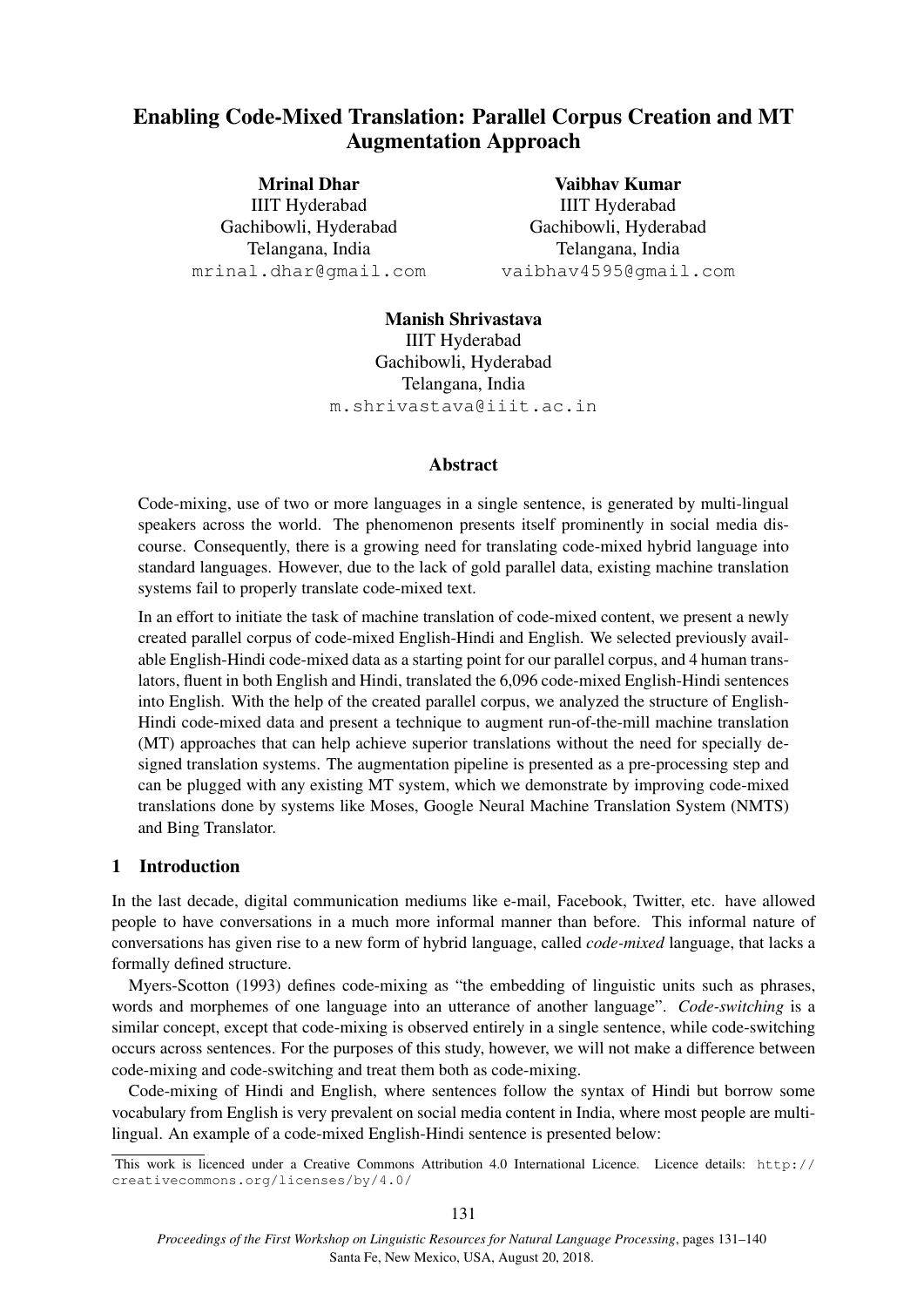• "*Main kal* movie *dekhne jaa rahi thi* and *raaste me* I met Sam."

Gloss : I yesterday [movie] to-see go Continous-marker was [and] way in [I met Sam].

English Translation : I was going to a movie yesterday and I met Sam on the way.

This phenomenon is present in informal communication in almost every multi-lingual society, as studied by Choudhury et al. (2007). They investigated how language used on these social media platforms, which they have called *texting* language, differs from the standard language that is found in more formal texts like books. It is also more common in the areas of the world where people are naturally bi- or multi-lingual. Usually, these are the areas where languages change over short geo-spatial distances and people generally have at least a basic knowledge of the neighbouring languages (Jamatia et al., 2015). A very good example for this is a country like India which has an extensive language diversity and where dialectal changes frequently instigate code-mixing.

In recent times, we have seen an explosion of Computer Mediated Communication (CMC) worldwide (Herring, 2003). In CMC, language use lies somewhere in between spoken and written forms of a language and tend to use simple shorter constructions, contractions and phrasal repetitions typical of speech (Danet and Herring, 2007). Such conversations, especially in social-media are both multi-party and multilingual, with mixing occurring between two or more languages, where the choice of languageuse being highly influenced by the speakers and their communicative goals (Crystal, 2011). With multiple languages coming into play, and the variety of factors which influence the usage of those, the task of processing text becomes quite difficult.

As of now, according to the data of internetworldstats.com, the Internet has four-hundred fifty million English speaking users out of one billion five hundred million total users. This means that the market for English language is slightly less than one third of the total market. In other terms, most current approaches to information extraction exploiting social media and user-generated content (UGC), that are predominantly developed for English, are working with a mere third of the total data available.

The huge part of UGC that is not in English is currently being neglected mostly due to the relatively ephemeral character of UGC in general. Such content remains usually untranslated unless the users themselves so choose, because (i) it expresses opinions, and most users are much more likely to express or look for other opinions in the same language as their own rather than translated from a different one; (ii) it is generated and updated at an extremely fast pace and has a very short lifespan, which rules out in practice the possibility of translation by human subjects; and (iii) it is also produced in immense quantities, which, together with the previous point, ends up rendering translation by human subjects effectively impossible (both in terms of time and cost). All this leads to an enormous body of information being constantly generated which is also being constantly lost behind language barriers: the consolidation of Web 2.0 has caused an unprecedented increase in the amount of data and each individual user is currently being deprived of most of it (Carrera et al., 2009).

These language barriers are intensified by the fact that a huge number of people don't use just one language, but multiple languages simultaneously, in the form of code-mixing. Even if we were able to create a system capable of processing information in every language, or perhaps a system capable of translating text from any given language to another, we would still not be able to break down the language barrier completely, due to the phenomenon of code-mixing. This is where code-mixed translation comes into play.

While translation of code-mixed text has been a requirement for some time, there is a noticeable lack of resources for this task. To tackle this problem, we have created a set of 6096 English-Hindi code-mixed and monolingual English gold standard parallel sentences as an initial attempt to promote generation of data resources for this domain.

However, most MT systems require a significant number of "parallel" sentences to perform well. While we wait for large parallel corpora for code-mixed text to be developed, we could make do by equipping the existing state-of-the-art MT systems to handle code-mixed content. This necessity has motivated us to develop an augmentation pipeline to support code-mixing on existing MT systems.

To summarize, the main contributions of this work are as follows: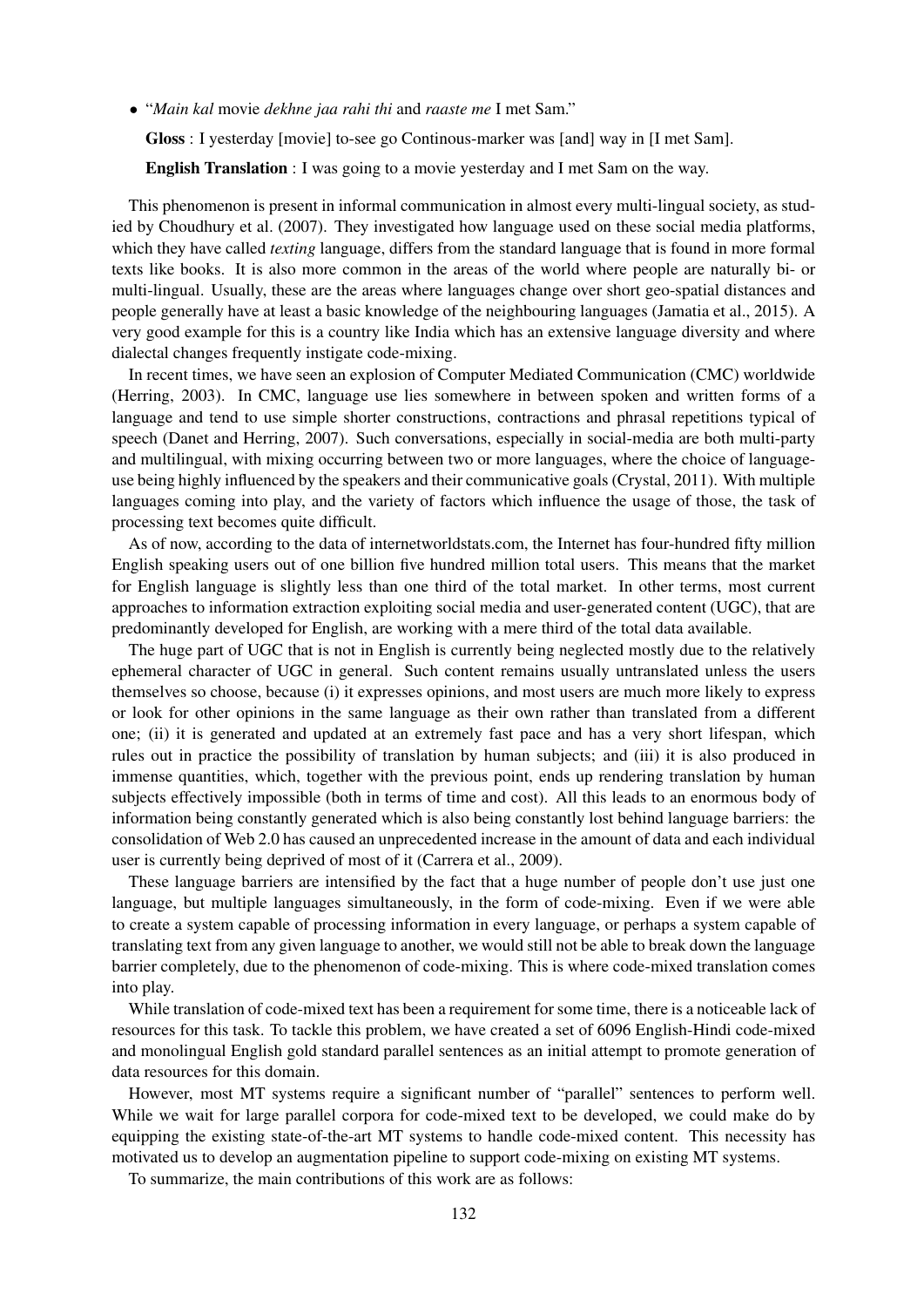- We are releasing  $<sup>1</sup>$  a gold standard parallel corpus consisting of 6096 English-Hindi code-mixed and</sup> monolingual English that we created.
- We have developed an augmentation pipeline for existing machine translation systems that can boost their translation performance on code-mixed content.
- We carry out experiments involving various machine translation systems like Moses, Google NMTS and Bing Translator to compare their translation performance on code-mixed text, and demonstrate how our augmentation pipeline improves their translation results.

The rest of our paper is divided into the following sections: We begin with a study of research conducted in this domain in Section 2. We discuss the process of creation of the corpus and its features in Section 3. In Section 4, we introduce our augmentation pipeline for machine translation systems and describe the approach in detail. Then in Section 5, we perform experiments with existing machine translation systems, and describe the impact of our augmentation pipeline on their translation accuracy for code-mixed data, proceeded by a discussion of our results.

### 2 Related Work

In recent times, there has been a lot of interest from the Computational Linguistics community to support code-mixing in language systems and models.

Due to a massive growth of social media content, the usage of noisy non-standard tokens online has also increased. Hence, text normalization systems have become necessary that can convert these nonstandard tokens to their standard form. Language identification at the word level was attempted by Nguyen and Doğruöz (2013) on Turkish-Dutch posts collected from an online chat forum. They performed comparisons between different approaches such as using a dictionary and statistical models. They were able to develop a system which had an accuracy of 97.6%, and concluded that language models prove to be better than a dictionary based approach. Barman et al. (2014) explored the same task on social media text in code-mixed Bengali-Hindi-English languages. They annotated a corpus with over 180,000 tokens, and used statistical models with monolingual dictionaries to achieve an accuracy of 95.76%.

Vyas et al. (2014) deal with POS tagging of English-Hindi code-mixed data that they extracted from Twitter and Facebook. Social media is a good source for obtaining code-mixed data as it is the preferred choice of the urban youth as informal platforms for communication. Bali et al. (2014) have done a study of English-Hindi code-mixing on Facebook, and their investigation demonstrates the extent of codemixing in the digital world, and the need for systems that can automatically process this data. Sharma et al. (2016) have addressed shallow parsing of English-Hindi code-mixed data obtained from online social media. They were the first to attempt shallow parsing of code-mixed data, to the best of our knowledge.

Language identification in code-mixed data is an important step because it might determine how to further process the data in tasks like POS tagging, for example. Chittaranjan et al. (2014) explore a CRF based system for word level identification of languages.

Apart from this, Raghavi et al. (2015) have explored the problem of classification of code-mixed questions. By translating words to English before extracting features, they were able to achieve a greater accuracy in classification. WebShodh, developed by Chandu et al. (2017), is an online web based question answering system that is based on this work.

Gupta et al. (2016) created a dataset of code-mixed English-Hindi sentences along with the associated language and normalization. This was the first attempt to create such a linguistic resource for the language pair. They also presented an empirical study detailing the construction of language identification and normalization system designed for the language pair.

Code-mixed translation has been attempted previously by Sinha and Thakur (2005) from a linguistics perspective. However, we primarily draw our inspiration from the skeleton model presented by Rijhwani et al. (2016). Though they present the broad idea similar to ours, we find that many of the assumptions

<sup>1</sup>https://github.com/mrinaldhar/en-hi-codemixed-corpus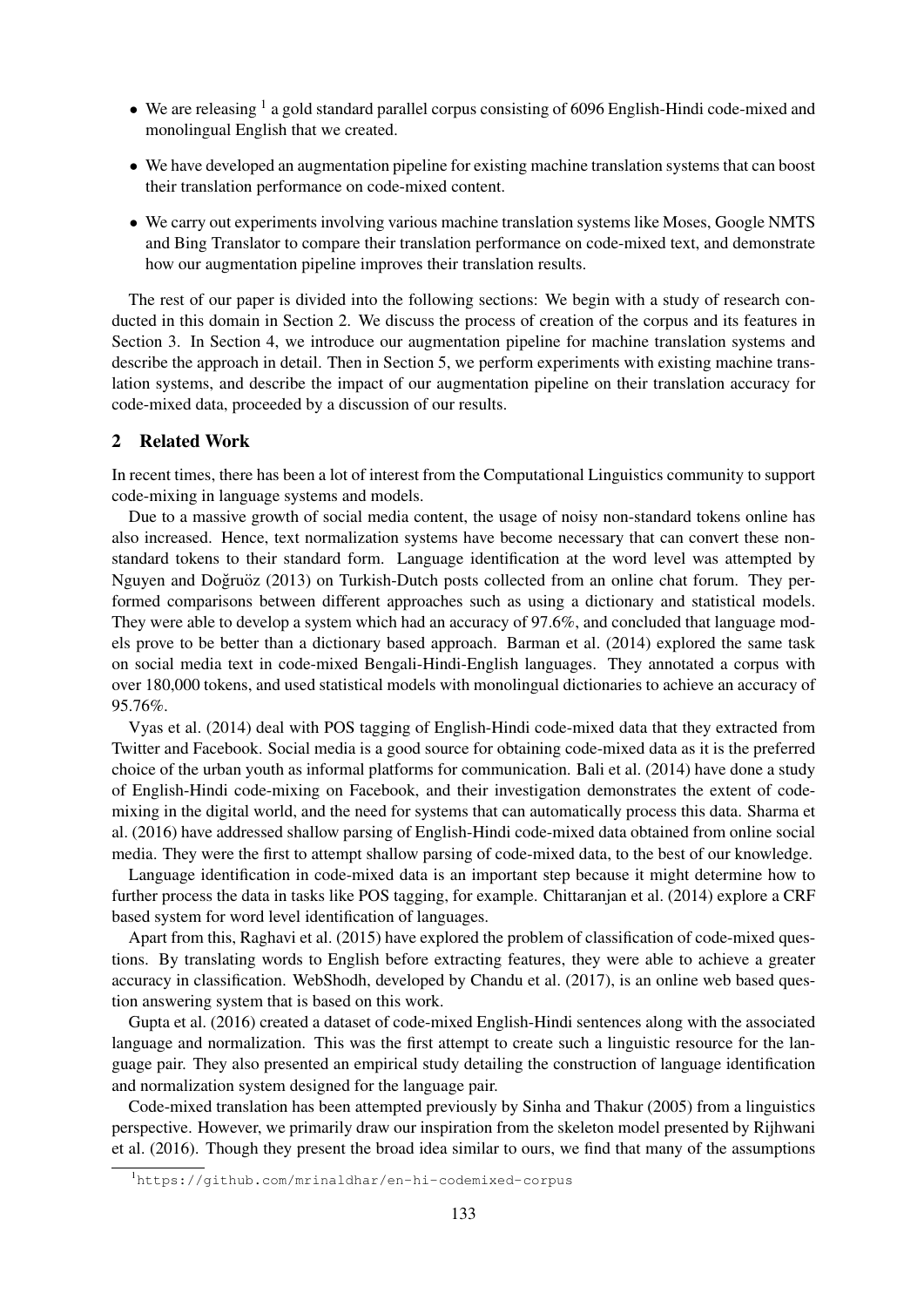made were very simplistic and no evaluation or results were provided and no systems were released. We provide a deeper look into the code-mixed translation process and demonstrate the impact along with benchmark dataset.

#### 3 Corpus creation

#### 3.1 Analysis

We started with the dataset created and released by Gupta et al. (2016). They collected 1,446 sentences from social media, and performed language identification and word normalization on these sentences. We also obtained 771 sentences from the dataset released as part of the ICON 2017 tool contest on POStagging for code-mixed social media text, created by collection of Whatsapp chat messages. Additionally, we use the dataset released by Joshi et al. (2016) for the task of sentiment analysis of code-mixed content, which contains 3,879 code-mixed sentences.

For our study, we removed annotations such as sentiment labels, POS tags, etc. from the obtained datasets, and only used raw sentences for the task of corpus creation. For the augmentation pipeline, we also make use of the language identifiers, wherever available in the dataset samples.

The 6,096 code-mixed sentences contain a total of 63,913 tokens. Of these tokens, 37,673 are Hindi words and 16,182 are English words. The rest of the tokens were marked as "Rest". "Rest" would mean that these tokens could be abbreviations, named entities, etc. The tokens in the data were already normalized.

It is very crucial to find the level of code-mixing in data, since if the extent of code mixing is too less, then it is as good as a monolingual corpus and would not provide us much benefit in the task of code-mixed translation. Hence, in order to find the level of code-mixing present in the data, we use the Code-Mixing Index (CMI) (Das and Gambäck, 2014) defined as:

$$
CMI = \begin{cases} 100 \times \left[1 - \frac{max\{w_i\}}{n - u}\right] & n > u \\ 0 & n = u \end{cases} \tag{1}
$$

where,  $w_i$  is the number of words tagged with a particular language tag,  $max\{w_i\}$  represents the number of words of the most prominent language,  $n$  is the total number of tokens,  $u$  represents the number of language independent tokens (such as named entities, abbreviations), in our case these would be the words marked as "Rest".

Summarized statistics of the data can be found in Table 1. From the table we can see that the codemixing index is around 30.5, hence, we can safely assume that the data has a decent variety of code-mixed sentences which could be effectively used for the creation of translation systems.

#### 3.2 Methodology for Annotation

For the task of translation, we selected 4 annotators who were fluent in both English and Hindi. Before starting the process of annotation, we randomly sampled 100 sentences from the corpus. We then asked one of the annotators to translate the given sentences into English. The other three annotators judged the translated sentences into two categories, *Totally Correct (TC)* and *Requires Changes (RC)*. Finally, we use the Fleiss' Kappa measure in order to calculate agreement.

Fleiss' Kappa is a statistical measure for assessing the reliability of agreement between a fixed number of raters when assigning categorical ratings to a number of items or classifying items in order to calculate the agreement. The measure is defined as follows:

Let N denote the number of subjects, n denote the number of ratings per subject, and  $k$  be the number of categories into which assignments are to be made. In our case  $N=100$ ,  $n=3$ ,  $k=2$ . Let the subjects be indexed by  $i = 1, \dots N$ , categories be indexed by  $j = 1, \dots k$  and  $n_{ij}$  be the number of raters who assigned the  $j^{th}$  category to the  $i^{th}$  subject. Then,

$$
P_i = \frac{1}{n(n-1)} [(\sum_{j=1}^k n_{ij}^2) - (n)]
$$
\n(2)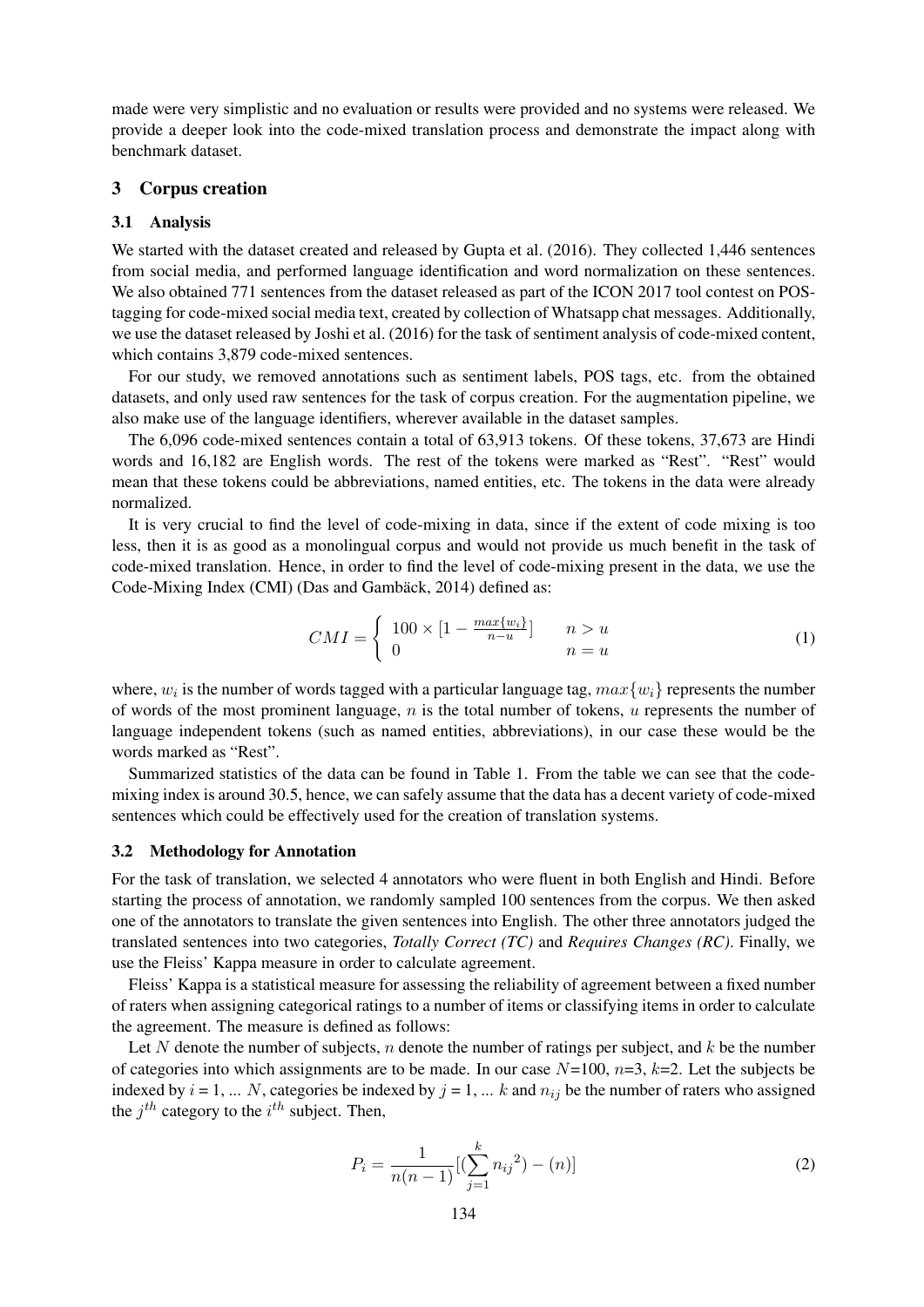here,  $P_i$  denotes the extent to which raters agree to the  $i^{th}$  subject,

$$
\overline{P} = \frac{1}{N} \sum_{i=1}^{N} P_i
$$
\n(3)

$$
p_j = \frac{1}{Nn} \sum_{i=1}^{N} n_{ij}
$$
 (4)

$$
\overline{P_e} = \sum_{j=1}^{k} p_j^2 \tag{5}
$$

and finally,

$$
\kappa = \frac{\overline{P} - \overline{P_e}}{1 - \overline{P_e}}\tag{6}
$$

where  $\kappa$  denotes the Fleiss' Kappa score.

Using this, we found out that the  $\kappa$  score for code-mixed to English translation was close to 0.88. We can consider this score to be in correspondence with almost complete agreement. We speculate that such a high agreement could arise from the fact that the annotators had the same cultural background and shared similar communities.

In Table 2 we provide a few examples of code-mixed English-Hindi translated to English with the help of our pipeline. From the examples we can clearly see that the dataset sentences consist of transliterated Hindi words. Transliterated words usually pose a problem because one needs to come up with a standard form of those words before proceeding to the task of translation. However, Gupta et al. (2016) had already normalized the transliterated words. Hence, we were able to translate sentences without having to normalize the words.

| <b>Type</b>                       | Value  |
|-----------------------------------|--------|
| Total no. of code-mixed sentences | 6,096  |
| Total no. of tokens               | 63,913 |
| Total no. of Hindi tokens         | 37,673 |
| Total no. of English tokens       | 16,182 |
| Total no. of 'Rest'               | 10,094 |
| Code Mixing Index                 | 30.5   |

Table 1: Corpus Statistics

Some examples from the dataset which illustrate code-mixing:

1. I was really trying *ki aajayun*

Gloss: [I was really trying] I come

Translation: I was really trying to come

- 2. Sorrrry, *aaj subah tak pata nhi tha* that I wudnt be able to come today Gloss: [Sorrrry], today morning till know not did [that I wudnt be able to come today] Translation: Sorrrry, I didn't know until this morning that I wudnt be able to come today.
- 3. *tu udhar ka* permanent *intezaam karke aa* !

Gloss: you there is [permanent] arrangement do come !

Translation: Come over after making a permanent arrangement there !

4. btw i was thinking *mai pehle ghar chale jaungi*, and *sham ko* venue *pe aa jaungi* Gloss: [btw i was thinking] i first home walk go, [and] evening [venue] on come go Translation: btw I was thinking that I'll first go home and then come to the venue in the evening.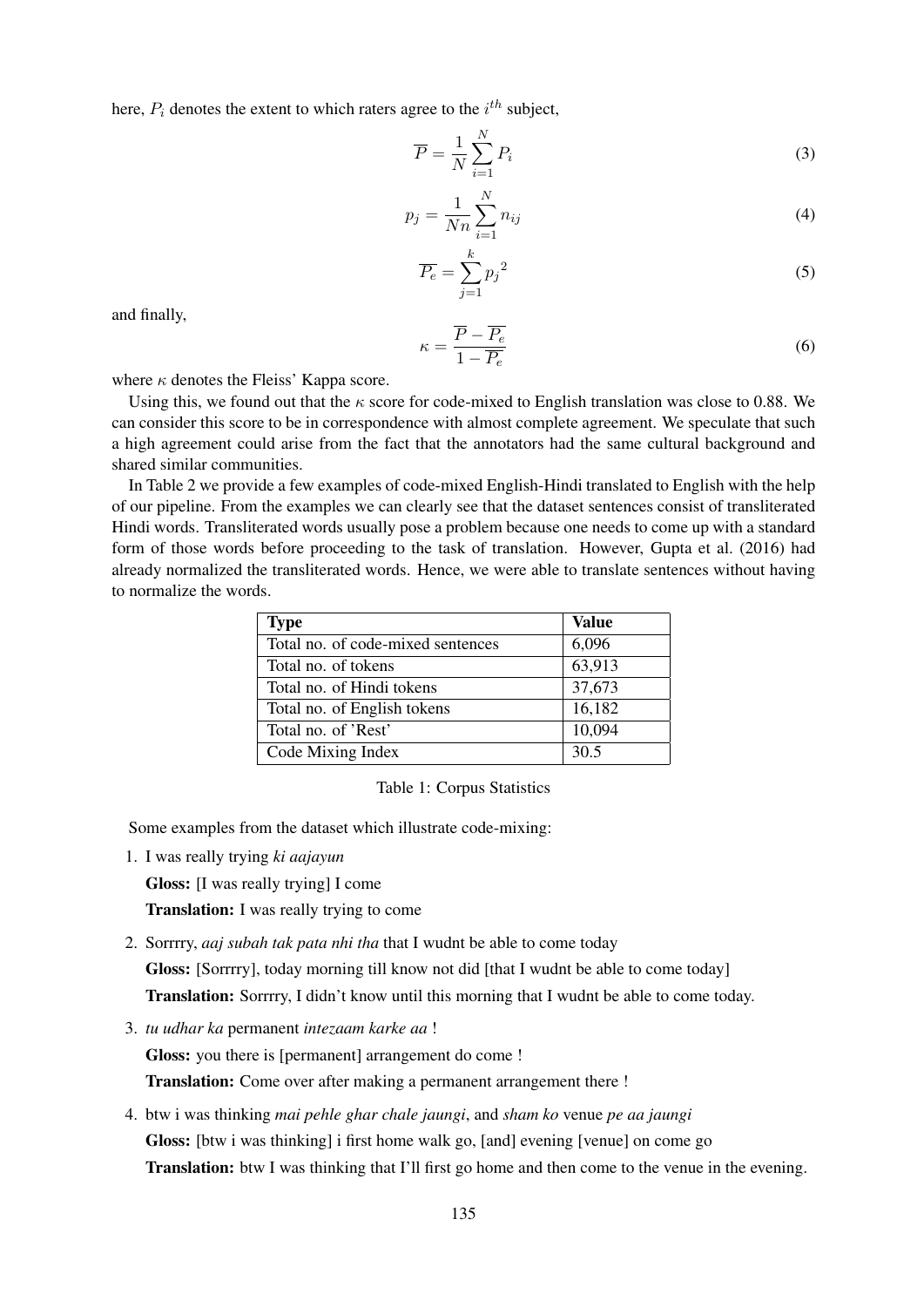

Figure 1: Translation augmentation pipeline

### 4 MT Augmentation Pipeline

Instead of attempting to create a new machine translation system specifically for code-mixed text, which is not feasible due to lack of abundant gold standard data, we now introduce an approach that will augment existing systems for use with code-mixed languages in the form of the pipeline described in Figure 1.

In order to improve the results of the MT system for code-mixing, we attempt to change the input codemixed sentence to more closely resemble the kind of input these systems work best for - a monolingual sentence. As the code-mixed sentence follows the structure of the Matrix language, we translate words of the code-mixed sentence that belong to the Embedded language (Em) to the Matrix (Ma) language using a machine translation system (Em-Ma MT). The resulting sentence would be translated to the desired target language (Tgt) using another existing MT system (Ma-Tgt MT), which may or may not be the same as the Em-Ma MT system (depending on what the matrix and target languages are). For our experiments, we have fixed the target (Tgt) to be English, as we attempt to translate English-Hindi code-mixed language into English. The pipeline also recognizes when the target language is the same as the matrix language, and therefore there is no need to perform a translation of respective parts or the whole of the sentence.

#### 4.1 Identification of languages involved

As a pre-processing step, we identify the languages that are involved in creating the hybrid code-mixed language in the text. This step is crucial in determining the pipeline to follow for the rest of the translation.

Gupta et al. (2016) released their dataset with manually annotated language identifiers associated with every word of the sentences in the data. For the other datasets, we make use of the Language Identification (LID) system by Bhat et al. (2015) to identify the corresponding language for each word in a code-mixed sentence.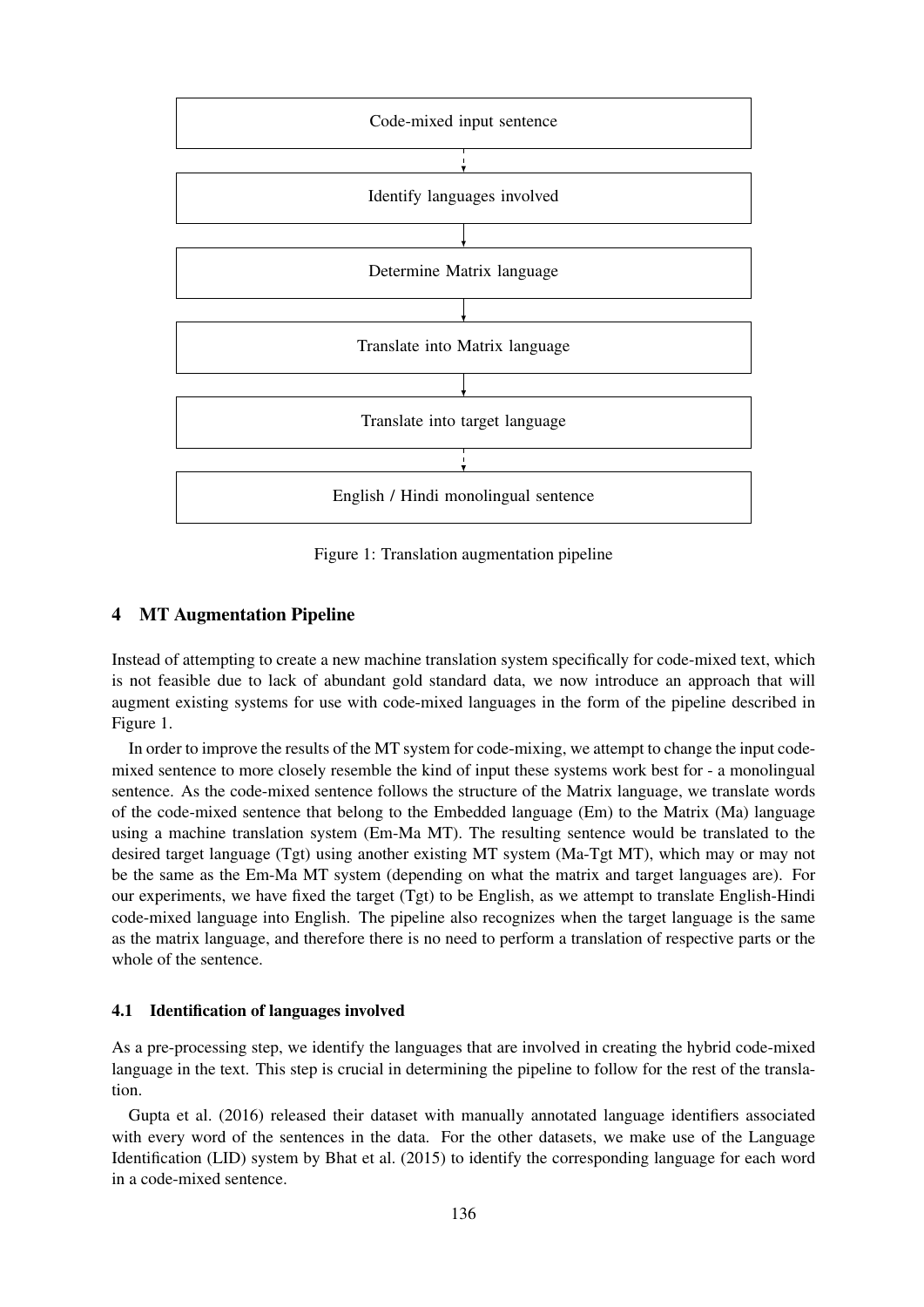## 4.2 Determination of Matrix Language

In the Matrix Language-Frame model proposed by Myers-Scotton (1997), a code-mixed sentence is formed by a Matrix language and an Embedded language. The overall morpho-syntactic structure of the sentence is that of the Matrix language, however, words from the Embedded language are also present in the sentence.

In other words, the Matrix language lends its syntactical structure and the Embedded language lends its vocabulary to the code-mixed sentence. The Matrix language is determined by employing the following heuristics in decreasing order of preference:

1. The number of words in one language in the sentence

The language which has more words in the sentence is likely to be the matrix language.

2. Determination of the syntactic structure of the text by detecting the language of the verb For example, if the two languages involved in code-mixing are English and Hindi, and a sentence follows SVO structure, in that case English is likely to be the Matrix language of the sentence.

### 3. Usage of function words of a particular language in the text

The language whose function words exist in the sentence might be the matrix language, since function words are associated with syntax.

### 4.3 Translation into Matrix Language

While most translation systems are unable to translate foreign (including code-mixed) words due to lack of training, borrowed and commonly used words are often found in parallel corpora. Commercial systems, like Google Translate, can translate frequent short phrases as well. Errors creep in when they have to deal with longer phrases. Keeping this in mind and to reduce the translation cost per sentence, we selected the longest string of words belonging to the Embedded language for translation to the Matrix language. This is to ensure the maximal meaningful translation with a single call to the Em-Ma MT engine. This results in a code-mixed sentence that follows the syntax of the Matrix language and also has the majority of its words in this Matrix language.

## 4.4 Translation into Target Language

Now that the code-mixed sentence has been translated into the matrix language, it can be directly translated into the Target language using the Ma-Tgt MT engine.,

## 5 Evaluation and Results

In order to evaluate our methods of augmentation, we consider the following existing machine translation systems: Moses (Koehn et al., 2007), Google's Neural Machine Translation System (NMTS) (Wu et al., 2016), Bing Translator.

For training a translation model for Moses, we used the English-Hindi parallel corpus released by Kunchukuttan et al. (2017). This dataset consists of 1,492,827 parallel monolingual English and monolingual Hindi sentences. The Hindi sentences were in the Devanagari script, and required pre-processing for use with our code-mixed dataset, which is entirely in Roman script.

We compare the output translations of these MT systems for code-mixed data, with and without the augmentation by our system. For accuracy metrics, we chose BLEU score, Word Error Rate (WER) and Translation Error Rate (TER) as they are ideal for use with machine translation.

As can be observed from Table 3, our augmentation pipeline significantly improves the translation accuracy of existing machine translation systems. Note that among the systems themselves, Google NMTS performs much better on code-mixed English-Hindi data as compared to traditional phrase based systems like Moses and even neural systems like Bing Translator. Even though Moses does not perform as well as the other systems described here for code-mixed data, our pipeline is still able to boost its performance significantly.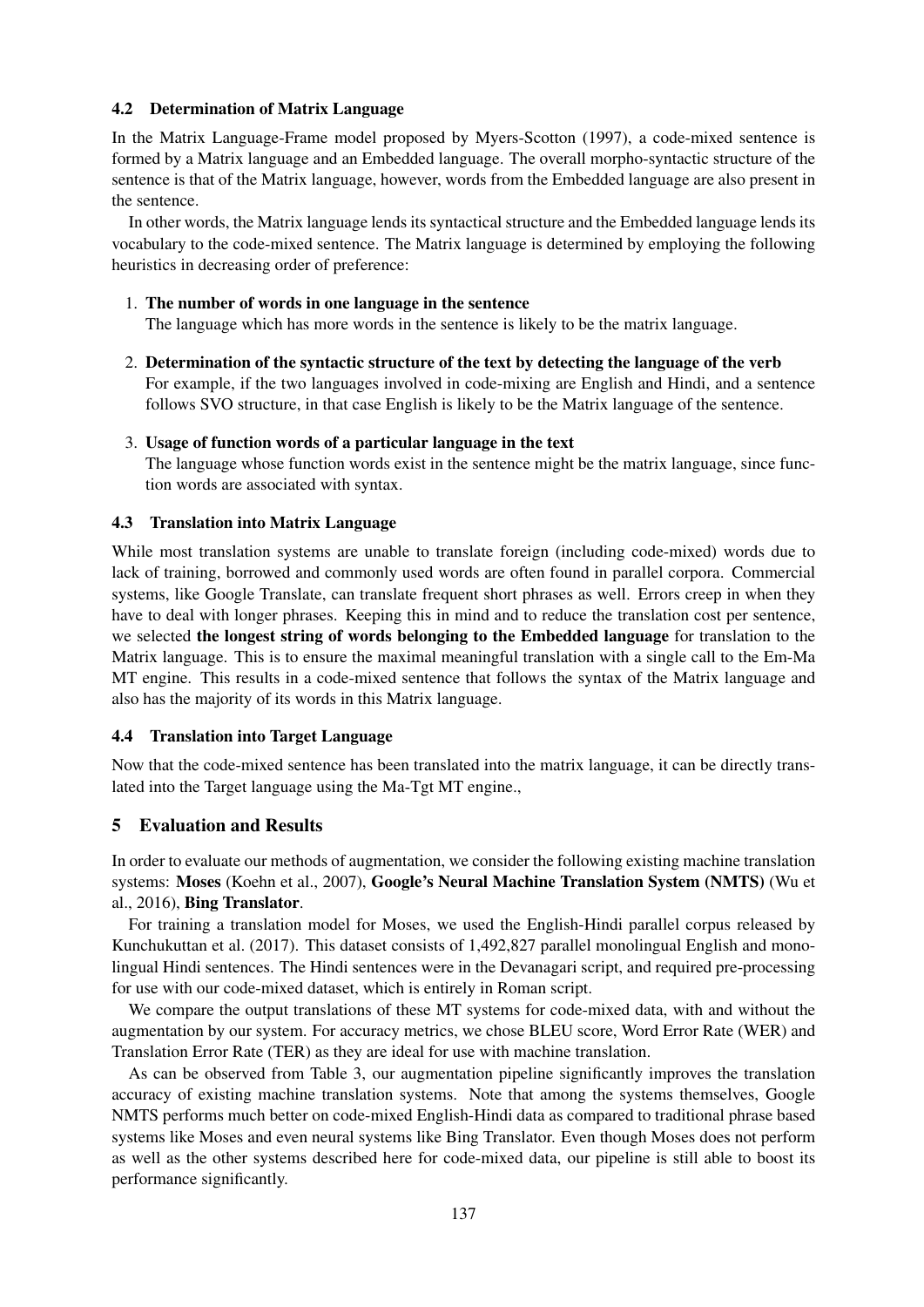| <b>Original sentence</b>            | <b>Without Augmentation</b>        | <b>With Augmentation</b>           |  |
|-------------------------------------|------------------------------------|------------------------------------|--|
| room mei shayad kal bhi nahi        | I will not stay in the room        | I will not stay in the room        |  |
| stay karungi, cancel ho sakti       | tomorrow, can I cancel her         | tomorrow, can I cancel her         |  |
| hai uski booking abhi?              | booking now?                       | booking now?                       |  |
| Sorrrry, aaj subah tak pata         | Sorry, aaj subah tak pata          | Sorry, Did not know until          |  |
| <i>nhi tha</i> that I wudnt be able | <i>nahi tha</i> that I wouldn't be | this morning that I wudnt be       |  |
| to come today                       | able to come today                 | able to come today                 |  |
| I was really trying ki aajayun      | I was really trying ki aajayun     | I was really trying I come         |  |
| <i>par</i> if its possible and any  | <i>par</i> if its possible and any | <i>par</i> if its possible and any |  |
| other guest needs a room,           | other guest needs a room,          | other guest needs a room,          |  |
| mera room de de kisi ko bhi         | mera room de de kisi ko bhi        | Give my room to anyone             |  |
| toh hum aaj train ki ticket         | So we will get a train ticket      | So we will get a train ticket      |  |
| karwa lenge.                        | today.                             | today.                             |  |
| tu udhar ka permanent in-           | You come here by arranging         | You come here with a perma-        |  |
| tezaam karke aa !                   | Permanent!                         | nent arrangement!                  |  |

Table 2: Augmenting Google Translate with our pipeline

|                        | <b>Without Augmentation</b> |        |            | <b>With Augmentation</b> |       |       |
|------------------------|-----------------------------|--------|------------|--------------------------|-------|-------|
|                        | <b>BLEU</b>                 | WER    | <b>TER</b> | <b>BLEU</b>              | WER   | TER   |
| Moses                  | 14.9                        | 10.671 | 2.403      | 16.9                     | 9.505 | 2.295 |
| Google NMTS            | 28.4                        | 5.882  | 0.692      | 37.8                     | 4.030 | 0.537 |
| <b>Bing Translator</b> | 18.9                        | 8.940  | 1.108      | 25.0                     | 8.054 | 0.917 |

Table 3: Comparison of performance with and without using our augmentation pipeline. (Note: BLEU higher is better, (WER,TER) - lower is better.)

## 6 Conclusions

In this paper, we have created a set of 6,096 English-Hindi code-mixed and monolingual English gold standard parallel sentences for promoting the task of machine translation of code-mixed data and generation of data resources for this domain.

We have also developed an augmentation pipeline, that can be used to augment existing machine translation systems such that translation of code-mixed data can be improved without training an MT system specifically for code-mixed text. Using the evaluation metrics selected, it is shown that there is a quantifiable improvement in the accuracy of translations with the augmentation proposed.

As part of our study, we have observed that long distance re-ordering of words is still an issue with code-mixed MT. Also, since code-mixed language does not have a standard form, it is difficult to establish a correct version of spelling for a particular word. Language identification is the most critical module for translation augmentation, because the same orthographic form can lead to valid words in multiple languages.

To take this work further, we intend to develop an end-to-end code-mixed MT system which can jointly perform the normalization, language identification, matrix language identification and two-step translation tasks. A hybrid model, partially trained on gold parallel corpus, may also be attempted.

#### Acknowledgements

A special thanks to Aashna Jena, Abhinav Gupta, Arjun Nemani, Freya Mehta, Manan Goel, Saraansh Tandon, Shweta Sahoo, Ujwal Narayan and Yash Mathne for their help with this study. Thanks to Vatika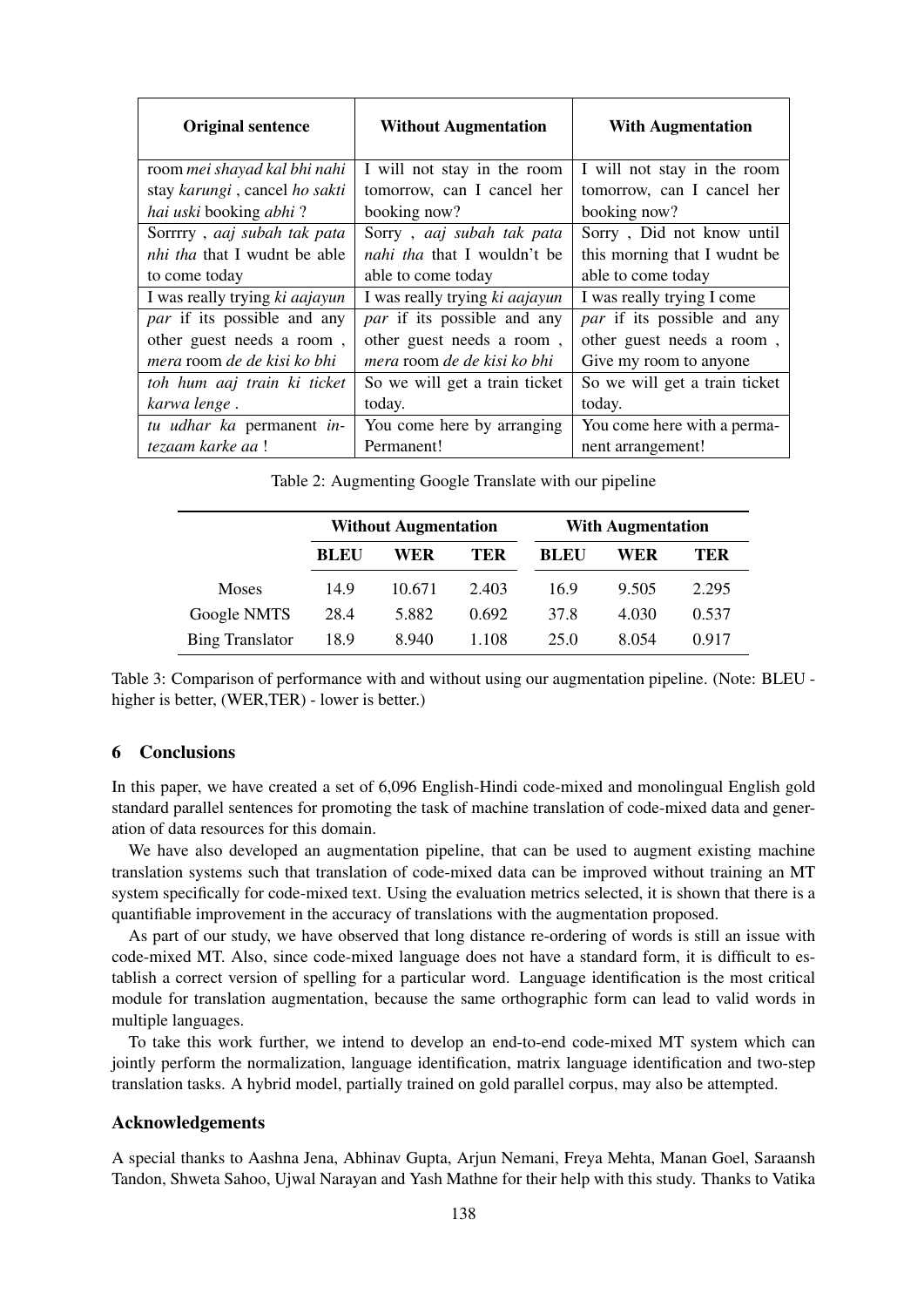Harlalka for proof-reading this paper and ensuring there were as few errors as possible.

#### **References**

- Kalika Bali, Jatin Sharma, Monojit Choudhury, and Yogarshi Vyas. 2014. i am borrowing ya mixing? an analysis of english-hindi code mixing in facebook. *In Proceedings of the First Workshop on Computational Approaches to Code Switching, EMNLP.*
- Utsab Barman, Amitava Das, Joachim Wagner, and Jennifer Foster. 2014. Code mixing: A challenge for language identification in the language of social media. In *Proceedings of The First Workshop on Computational Approaches to Code Switching*, pages 13–23.
- Irshad Ahmad Bhat, Vandan Mujadia, Aniruddha Tammewar, Riyaz Ahmad Bhat, and Manish Shrivastava. 2015. Iiit-h system submission for fire2014 shared task on transliterated search. In *Proceedings of the Forum for Information Retrieval Evaluation*, FIRE '14, pages 48–53, New York, NY, USA. ACM.
- Jordi Carrera, Olga Beregovaya, and Alex Yanishevsky. 2009. Machine translation for cross-language social media. *PROMT Americas Inc.*
- Khyathi Raghavi Chandu, Manoj Chinnakotla, Alan W. Black, and Manish Shrivastava. 2017. Webshodh: A code mixed factoid question answering system for web. In Gareth J.F. Jones, Seamus Lawless, Julio Gonzalo, Liadh ´ Kelly, Lorraine Goeuriot, Thomas Mandl, Linda Cappellato, and Nicola Ferro, editors, *Experimental IR Meets Multilinguality, Multimodality, and Interaction*, pages 104–111, Cham. Springer International Publishing.
- Gokul Chittaranjan, Yogarshi Vyas, Kalika Bali, and Monojit Choudhury. 2014. Word-level language identification using crf: Code-switching shared task report of msr india system. page 73–79. Association for Computational Linguistics.
- Monojit Choudhury, Rahul Saraf, Vijit Jain, Animesh Mukherjee, Sudeshna Sarkar, and Anupam Basu. 2007. Investigation and modeling of the structure of texting language. *International Journal of Document Analysis and Recognition (IJDAR)*, 10(3):157–174.
- David Crystal. 2011. *Internet linguistics: A Student Guide (1st ed.)*. Routledge, New York, NY.
- Brenda Danet and Susan C Herring. 2007. *The multilingual Internet: Language, culture, and communication online*. Oxford University Press on Demand.
- Amitava Das and Björn Gambäck. 2014. Identifying languages at the word level in code-mixed indian social media text. *Proceedings of the 11th International Conference on Natural Language Processing*. pages 169– 178.
- Sakshi Gupta, Piyush Bansal, and Radhika Mamidi. 2016. Resource creation for hindi-english code mixed social media text. *The 4th International Workshop on Natural Language Processing for Social Media in the 25th International Joint Conference on Artificial Intelligence*.
- Susan C Herring. 2003. Media and language change: Introduction. *Journal of Historical Pragmatics*, 4(1):1–17.
- Anupam Jamatia, Björn Gambäck, and Amitava Das. 2015. Part-of-speech tagging for code-mixed english-hindi twitter and facebook chat messages. *In Proceedings of Recent Advances in Natural Language Processing 2015 Organising Committee, Association for Computational Linguistics*. pages 239–248.
- Aditya Joshi, Ameya Prabhu, Manish Shrivastava, and Vasudeva Varma. 2016. Towards sub-word level compositions for sentiment analysis of hindi-english code mixed text. In *Proceedings of COLING 2016, the 26th International Conference on Computational Linguistics: Technical Papers*, pages 2482–2491. The COLING 2016 Organizing Committee.
- Philipp Koehn, Hieu Hoang, Alexandra Birch, Chris Callison-Burch, Marcello Federico, Nicola Bertoldi, Brooke Cowan, Wade Shen, Christine Moran, Richard Zens, Chris Dyer, Ondˇrej Bojar, Alexandra Constantin, and Evan Herbst. 2007. Moses: Open source toolkit for statistical machine translation. In *Proceedings of the 45th Annual Meeting of the ACL on Interactive Poster and Demonstration Sessions*, ACL '07, pages 177–180, Stroudsburg, PA, USA. Association for Computational Linguistics.
- Anoop Kunchukuttan, Pratik Mehta, and Pushpak Bhattacharyya. 2017. The IIT bombay english-hindi parallel corpus. *Under review at LREC 2018, CoRR*, abs/1710.02855.